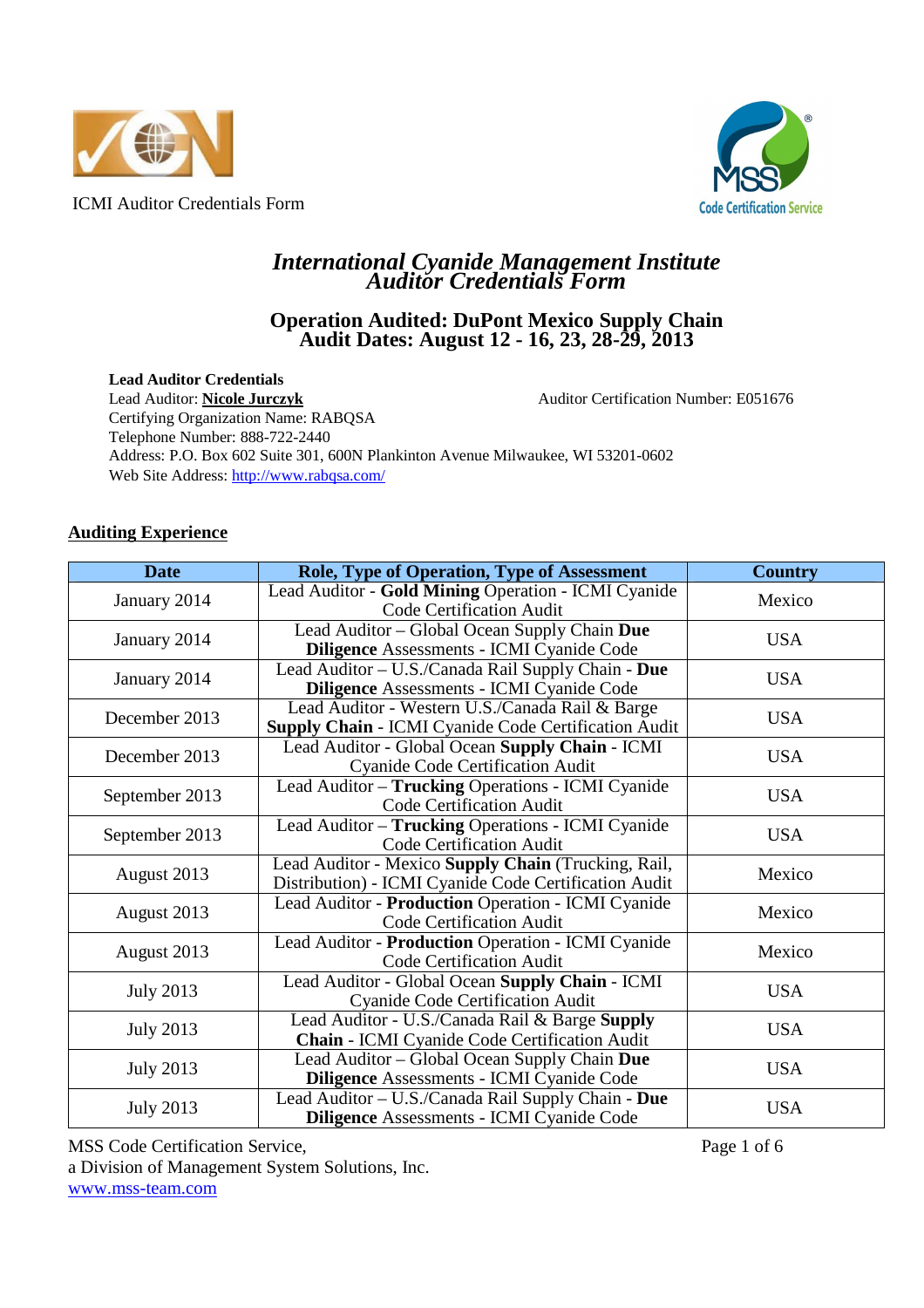



| <b>Date</b>    | <b>Role, Type of Operation, Type of Assessment</b>                                                           | <b>Country</b>                        |
|----------------|--------------------------------------------------------------------------------------------------------------|---------------------------------------|
| January 2013   | Lead Auditor - Production Operation - ICMI Cyanide<br><b>Code Certification Audit</b>                        | <b>USA</b>                            |
| January 2013   | Lead Auditor - Trucking Operation - ICMI Cyanide<br><b>Code Certification Audit</b>                          | <b>USA</b>                            |
| August 2012    | Lead Auditor - Canada Supply Chain (Trucking, Rail,<br>Distribution) - ICMI Cyanide Code Certification Audit | Canada                                |
| May 2012       | Lead Auditor - Trucking Operation - ICMI Cyanide<br><b>Code Certification Audit</b>                          | <b>USA</b>                            |
| May 2012       | Lead Auditor - Global Ocean Supply Chain - ICMI<br>Cyanide Code Pre-Operational Certification Audit          | <b>USA</b>                            |
| May 2012       | Lead Auditor - Western Rail & Barge Supply Chain -<br>ICMI Cyanide Code Pre-Operational Certification Audit  | <b>USA</b>                            |
| May 2012       | Lead Auditor - Port Due Diligence Assessment - ICMI<br>Cyanide Code                                          | <b>USA</b>                            |
| May 2012       | Lead Auditor - Port Due Diligence Assessment - ICMI<br>Cyanide Code                                          | <b>USA</b>                            |
| January 2012   | Lead Auditor - European Supply Chain - ICMI<br><b>Cyanide Code Certification Audit</b>                       | Belgium                               |
| January 2012   | Lead Auditor - Trucking Operation - ICMI Cyanide<br>Code Certification Audit                                 | Czech Republic                        |
| December 2011  | Lead Auditor - Production Operation - ICMI Cyanide<br>Code Certification Audit                               | Mexico                                |
| October 2010   | Lead Auditor - US/Canada Rail Supply Chain - ICMI<br><b>Cyanide Code Certification Audit</b>                 | <b>USA</b>                            |
| October 2010   | Lead Auditor - U.S./Canada Rail Supply Chain - Due<br>Diligence Assessments - ICMI Cyanide Code              | <b>USA</b>                            |
| September 2010 | Lead Auditor - US/Canada Trucking Supply Chain<br>ICMI Cyanide Code Certification Audit                      | <b>USA</b>                            |
| September 2010 | Lead Auditor - Trucking Operation - ICMI Cyanide<br>Code Certification Audit                                 | Canada                                |
| May 2010       | Lead Auditor - Trucking Operation - ICMI Cyanide<br>Code Certification Audit                                 | <b>USA</b>                            |
| May 2010       | Lead Auditor - Trucking Operation - ICMI Cyanide<br>Code Certification Audit                                 | <b>USA</b>                            |
| April 2010     | Lead Auditor - Trucking Operation - ICMI Cyanide<br><b>Code Certification Audit</b>                          | Chukotka Autonomous<br>Region, Russia |
| April 2010     | Lead Auditor - Mexico Supply Chain - ICMI Cyanide<br>Code Certification Audit                                | Mexico                                |
| April 2010     | Lead Auditor - Production Operation - ICMI Cyanide<br>Code Certification Audit                               | Mexico                                |
| February 2010  | Lead Auditor - Global Supply Chain - ICMI Cyanide<br>Code Certification Audit                                | <b>USA</b>                            |
| February 2010  | Lead Auditor - Global Ocean Supply Chain Due<br>Diligence Assessments - ICMI Cyanide Code                    | <b>USA</b>                            |

MSS Code Certification Service, Page 2 of 6 a Division of Management System Solutions, Inc. www.mss-team.com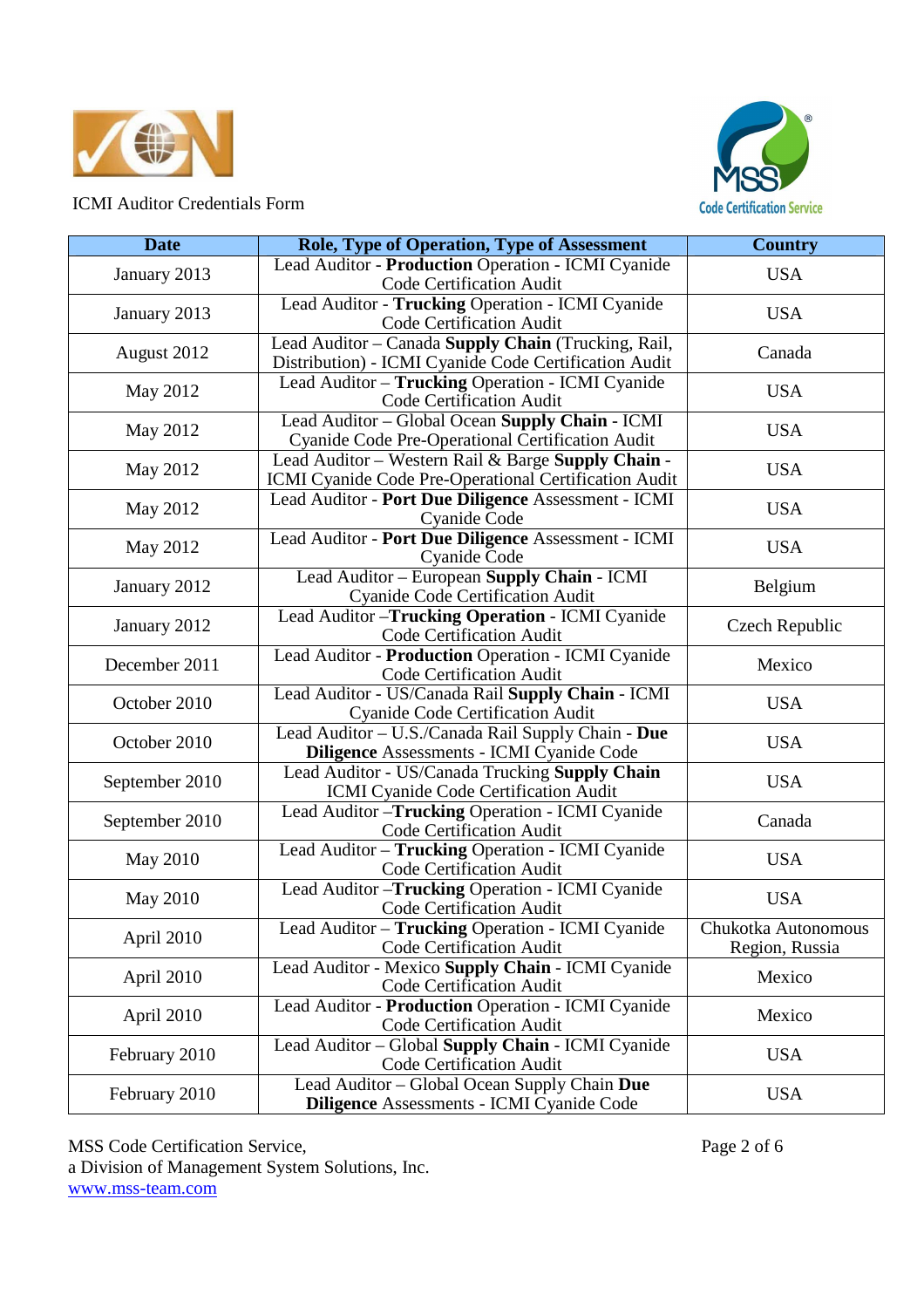



| <b>Date</b>      | <b>Role, Type of Operation, Type of Assessment</b>                                               | <b>Country</b> |  |
|------------------|--------------------------------------------------------------------------------------------------|----------------|--|
| February 2010    | Lead Auditor - U.S./Canada Rail Supply Chain - Due<br>Diligence Assessments - ICMI Cyanide Code  | <b>USA</b>     |  |
| August 2009      | Lead Auditor - Trucking Operation - ICMI Cyanide<br>Code Certification Audit                     | <b>USA</b>     |  |
| August 2009      | Lead Auditor - Production Operation - ICMI Cyanide<br><b>Code Certification Audit</b>            | <b>USA</b>     |  |
| August 2009      | Lead Auditor - Trucking Operations ICMI Cyanide<br>Code Certification Audit                      | <b>USA</b>     |  |
| March 2009       | Lead Auditor - Production Operation - ICMI Cyanide<br>Code Certification Audit                   | <b>USA</b>     |  |
| March 2009       | Lead Auditor - Production Operation - ICMI Cyanide<br>Code Certification Audit                   | <b>USA</b>     |  |
| March 2009       | Lead Auditor - Production Operation - ICMI Cyanide<br>Code Certification Audit                   | <b>USA</b>     |  |
| <b>July 2007</b> | Lead Auditor - Peru Supply Chain - ICMI Cyanide<br>Code Assessment                               | Peru           |  |
| <b>July 2007</b> | Lead Auditor - Peru Trucking Operation - ICMI<br><b>Cyanide Code Assessment</b>                  | Peru           |  |
| <b>July 2007</b> | Lead Auditor - Chile Supply Chain - ICMI Cyanide<br>Code Assessment                              | Chile          |  |
| <b>July 2007</b> | Lead Auditor - Chile Trucking Operation - ICMI<br><b>Cyanide Code Assessment</b>                 | Chile          |  |
| May 2007         | Lead Auditor - Trucking Operation - ICMI Cyanide<br><b>Code Assessment</b>                       | <b>USA</b>     |  |
| May 2007         | Lead Auditor - Trucking Operation - ICMI Cyanide<br>Code Assessment                              | <b>USA</b>     |  |
| April 2007       | Lead Auditor - Mexico Supply Chain - ICMI Cyanide<br>Code Assessment                             | Mexico         |  |
| February 2007    | Lead Auditor - Global Supply Chain - ICMI Cyanide<br><b>Code Assessment</b>                      | <b>USA</b>     |  |
| February 2007    | Lead Auditor - Global Ocean Supply Chain Due<br><b>Diligence</b> Assessments - ICMI Cyanide Code | <b>USA</b>     |  |
| February 2007    | Lead Auditor - U.S./Canada Rail Supply Chain - Due<br>Diligence Assessments - ICMI Cyanide Code  | <b>USA</b>     |  |
| August 2006      | Lead Auditor - Trucking Operation - ICMI Cyanide<br>Code Assessment                              | <b>USA</b>     |  |
| March 2006       | Lead Auditor - Production Operation - ICMI Cyanide<br>Code Certification Audit                   | <b>USA</b>     |  |
| March 2006       | Lead Auditor - Production Operation - ICMI Cyanide<br><b>Code Certification Audit</b>            | <b>USA</b>     |  |
| March 2006       | Lead Auditor - Production Operation - ICMI Cyanide<br><b>Code Certification Audit</b>            | <b>USA</b>     |  |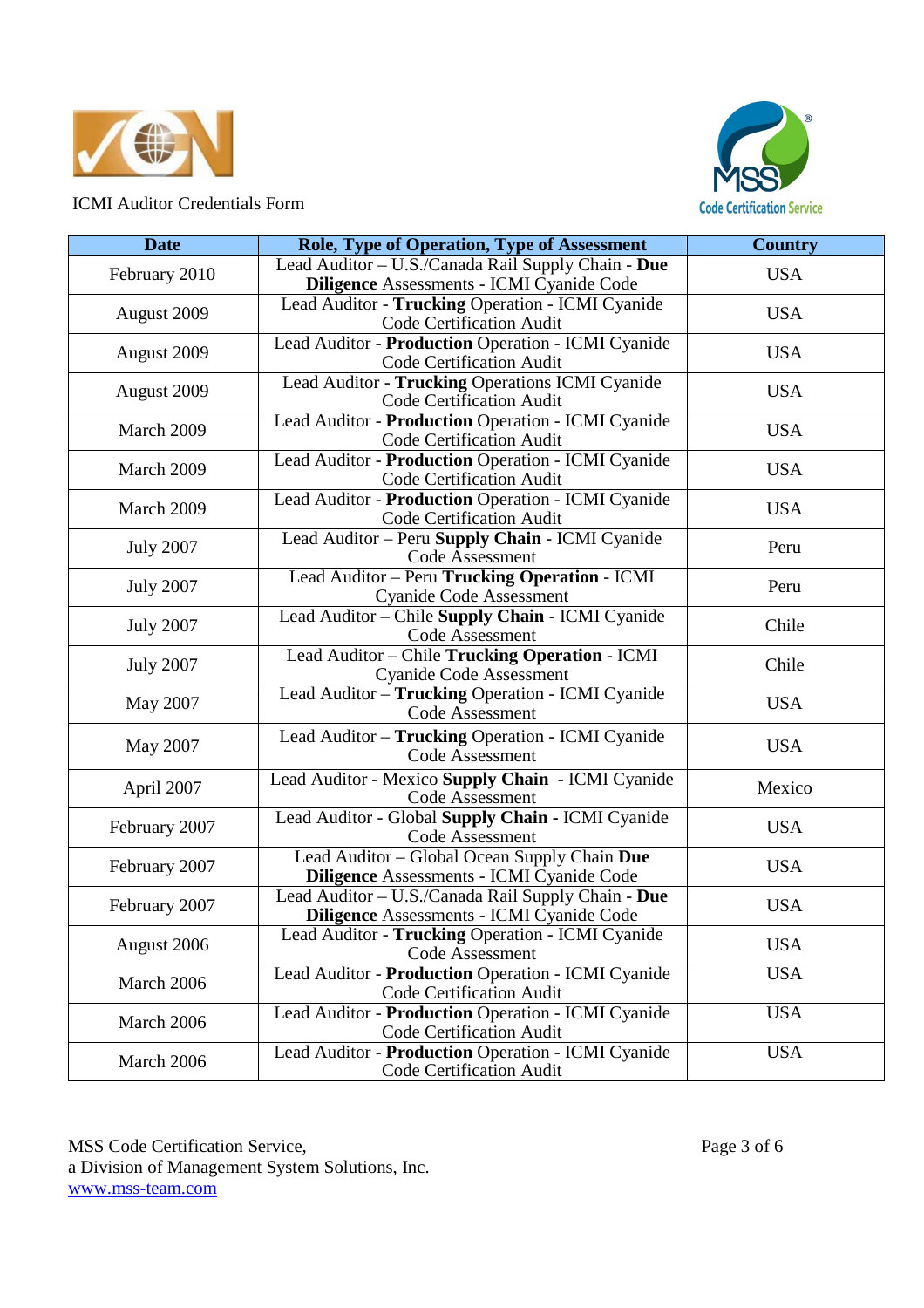



| <b>Date</b>  | Role, Type of Operation, Type of Assessment                              | <b>Country</b>            |
|--------------|--------------------------------------------------------------------------|---------------------------|
|              | 100+ Responsible Care® EH&S Audits – Chemical and                        |                           |
| 2004-present | transportation companies – Certification and non-                        | USA                       |
|              | certification 3 <sup>rd</sup> -party audits - Lead Auditor on all Audits |                           |
| 1996-present | 200+ ISO 14001 management system $3^{rd}$ -party                         | USA, Germany, Mexico,     |
|              | Certification, Surveillance Audits, and 2 <sup>nd</sup> -party, and      | China, Taiwan,            |
|              | internal audits - Lead Auditor - chemical and other                      | Indonesia, Argentina,     |
|              | industrial sectors                                                       | Brazil, Finland, Scotland |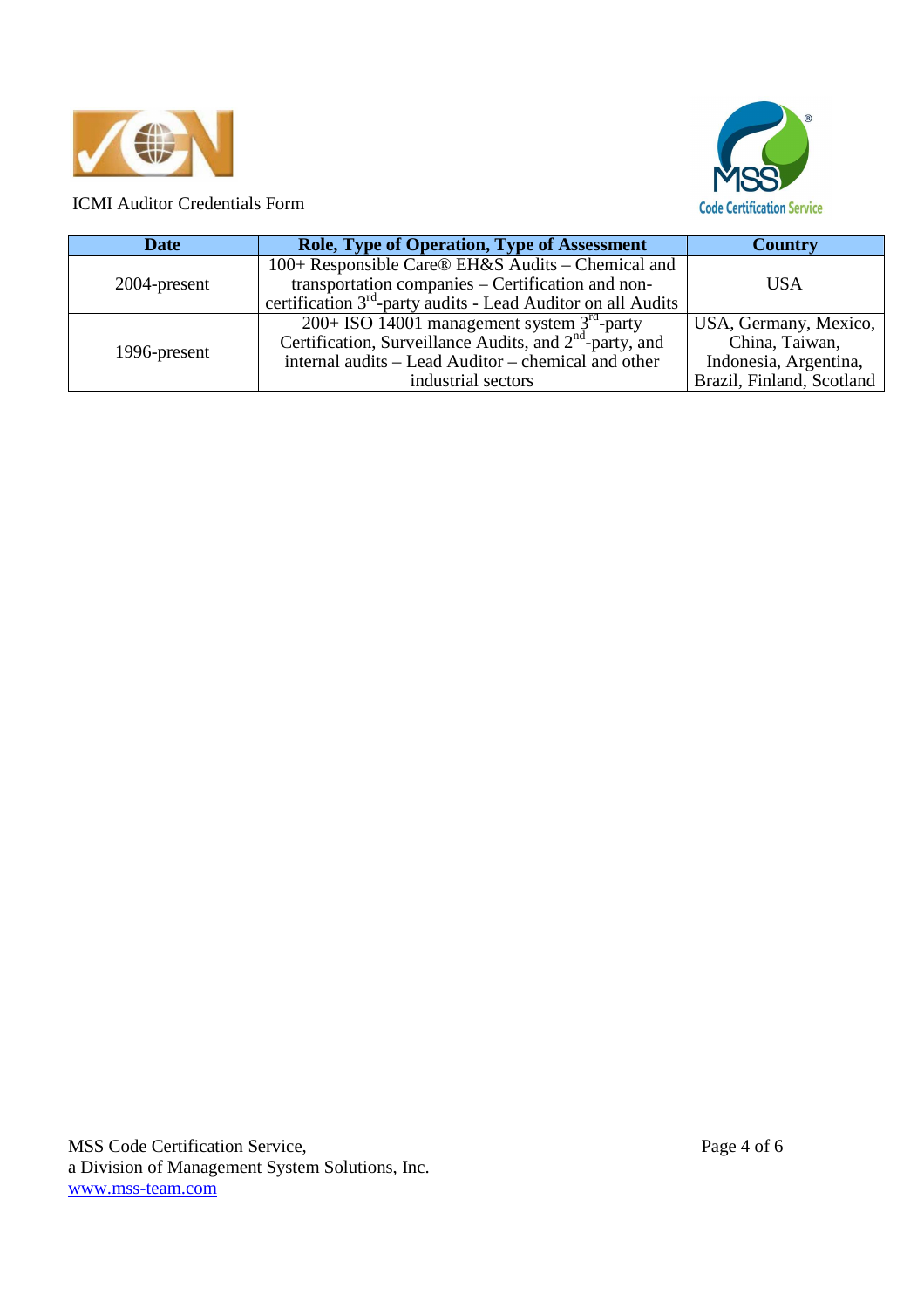



#### **Production, Transportation, Gold Mining - Related Work Experience**

| <b>Auditor</b> | <b>Years</b> | <b>Relevant Position</b><br><b>Titles</b>                                                                                              | <b>Description of Relevant Work Experience</b>                                                                                                                                                                                                                                                                                                                                                                                                                                                                                                                                                                                                   |
|----------------|--------------|----------------------------------------------------------------------------------------------------------------------------------------|--------------------------------------------------------------------------------------------------------------------------------------------------------------------------------------------------------------------------------------------------------------------------------------------------------------------------------------------------------------------------------------------------------------------------------------------------------------------------------------------------------------------------------------------------------------------------------------------------------------------------------------------------|
| Nicole Jurczyk | $10+$        | <b>President and Senior</b><br>Consultant at<br><b>Management System</b><br>Solutions, Inc. (2004-<br>present)                         | EH&S implementation, training, and auditing work for<br>chemical, transportation, and gold mining companies<br>Specific projects include the multi-site implementation of<br>Responsible Care® management systems for major U.S.<br>railroads, full Responsible Care management system<br>implementations for bulk hazardous liquid transporters, full<br>implementation of a Responsible Care 14001-certified<br>environmental, health, safety, and security management<br>systems at multinational transportation broker and 3rd-Party<br>Logistics Providers, and full ISO 14001 implementations at<br>over 150 chemical facilities globally. |
| Nicole Jurczyk | $18+$        | Certified Third-Party<br>Lead Auditor (CPEA)<br>$-$ ISO 14001 /<br>Responsible Care /<br><b>ICMI</b> Cyanide Code<br>$(1996$ -present) | Management system audits including EH&S audits of<br>chemical and transportation companies including the transport<br>of hazardous goods and Responsible Care® audits including<br>the audits of transportation management activities<br>ICMI Cyanide Code Certification, Re-Certification, and due<br>diligence audits of cyanide production, transportation, and<br>supply chain management operations from 2006-present (see<br>information noted above under auditing experience)<br>Product Stewardship and Product Regulatory Audits of<br>companies in the chemical manufacturing sector.                                                 |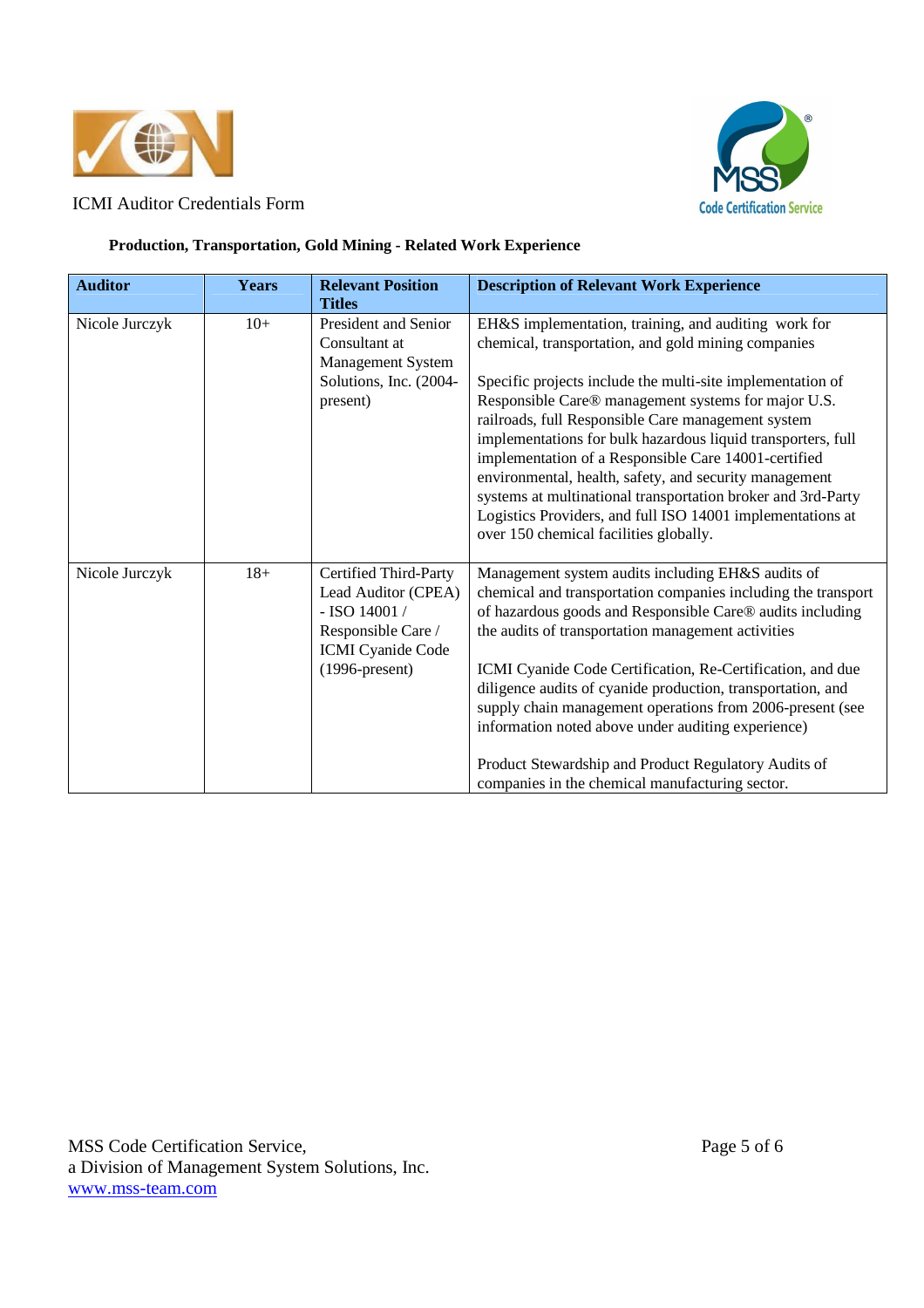





#### **Statement of No Conflict**

I certify that I have not audited any component of this facility for which I was responsible for design or development; nor have I within the past year been an employee of the facility, its parent company, or associated affiliates. Excluding audits, I have not derived more than 30% of my income within the past 5 years from the facility, its parent, or associated affiliates. I have not participated in more than two consecutive ICMI Cyanide Code certification audits of this facility. I have participated in at least 3 health, safety, and/or environmental audits in the past 7 years and am familiar with standard audit procedures as well as with the protocols developed by the International Cyanide Management Institute for implementation of the Code.

Signed, Name Signature Date March 8, 2014 Lead Auditor\* Nicole Jurezyk \*The lead auditor's signature must be certified by notarization or equivalent.  $FLDL$ This statement was signed by Nicole Jurczyk before me. She has produced as identification. 03/08/2015 NOTARY BUBLIC DATE  $(SEAL)$ My commission expires:



MSS Code Certification Service, Page 6 of 6 a Division of Management System Solutions, Inc. www.mss-team.com

 $27/2015$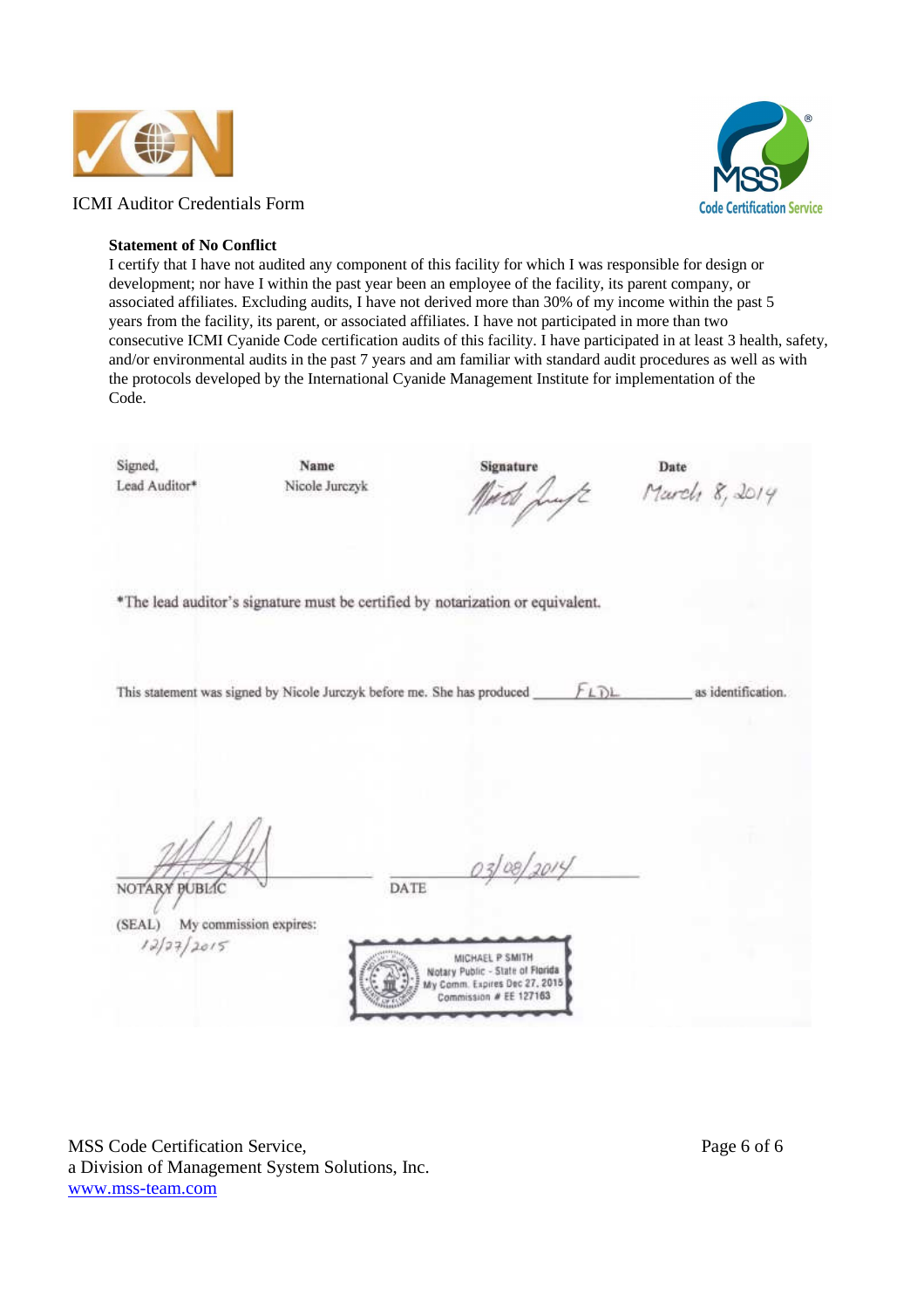



# **ICMI Auditor Credentials Form Gabriel Rodriguez**

## **Operation Audited: DuPont Mexico Supply Chain Audit Dates: August 12 - 16, 23, 28-29, 2013**

## **ICMI Auditor Credentials**

## **Auditing Experience**

| Date          | <b>Type of Operation, and Type of Audit</b>                      | <b>Location</b>         |
|---------------|------------------------------------------------------------------|-------------------------|
| 2009          | Distribution Environmental, Health, Safety Audit                 | Altamira, Mexico        |
| 2010          | <b>ICMC Gap Assessment – Trucking Operations</b>                 | San Luis Potosi, Mexico |
| 2010          | <b>ICMC Gap Assessment – Warehousing Operations</b>              | San Luis Potosi, Mexico |
| 2010          | <b>ICMC Gap Assessment</b> – Trucking Operations                 | Monterrey, Mexico       |
| 2010          | <b>ICMC Gap Assessment – Warehousing Operations</b>              | Hermosillo, Mexico      |
| 2010          | <b>ICMC Gap Assessment – Trucking Operations</b>                 | Mexico City, Mexico     |
| Sep, 2011     | ICMC Gap Assessment – Mining Operations                          | Zacatecas               |
| Aug, 2012     | ICMC Gap Assessment - Mining Operations                          | <b>Mulatos</b>          |
| February 2013 | ICMC Audit – Rail Transload / Trucking Operations                | Hermosillo, Mexico      |
| March 2013    | ICMC Due Diligence Reviews - Ocean Carrier<br>Hermosillo, Mexico |                         |
|               | Supply Chain                                                     |                         |

## **Chemical / Transportation / Mining -Related Work Experience**

| <b>Auditor</b>    | <b>Years</b> | <b>Relevant Position</b><br><b>Titles</b>                          | <b>Types of Operations</b>                                                                                                                                                                       |
|-------------------|--------------|--------------------------------------------------------------------|--------------------------------------------------------------------------------------------------------------------------------------------------------------------------------------------------|
| Gabriel Rodriguez | 3/2012-2013  | <b>ICMC</b> Consultant and<br>Auditor                              | Gold Mining, Cyanide Transportation, Cyanide Warehouse,<br>and Cyanide Producer                                                                                                                  |
|                   | 2007-2/2012  | Cyanide Product<br>Steward                                         | Cyanide Producer, Gold Mining, Cyanide Transportation,<br>Cyanide Warehouse safety audits and ICMC compliance<br>evaluations                                                                     |
|                   | 2005-2007    | <b>EHS</b> Leader                                                  | Production / Manufacturing; Chemical Processes: safety,<br>hazardous waste, air, and water emission management, ISO<br>14001 program management; Shipping and transportation<br>responsibilities |
|                   | 2003-2005    | Environment, Health<br>and Safety Systems<br>Management<br>Manager | Production / Manufacturing; Chemical Processes: ISO14001<br>compliance; ISO14001 internal audit leader; OSHAS<br>compliance; Shipping and transportation responsibilities                        |
|                   | 1996-2003    | Environmental and<br>Engineering<br>Coordinator                    | Production / Manufacturing; Chemical Processes: EHS<br>regulation compliance; ISO 14001 program management                                                                                       |

MSS Code Certification Service, a Division of Management System Solutions, Inc. www.mss-team.com